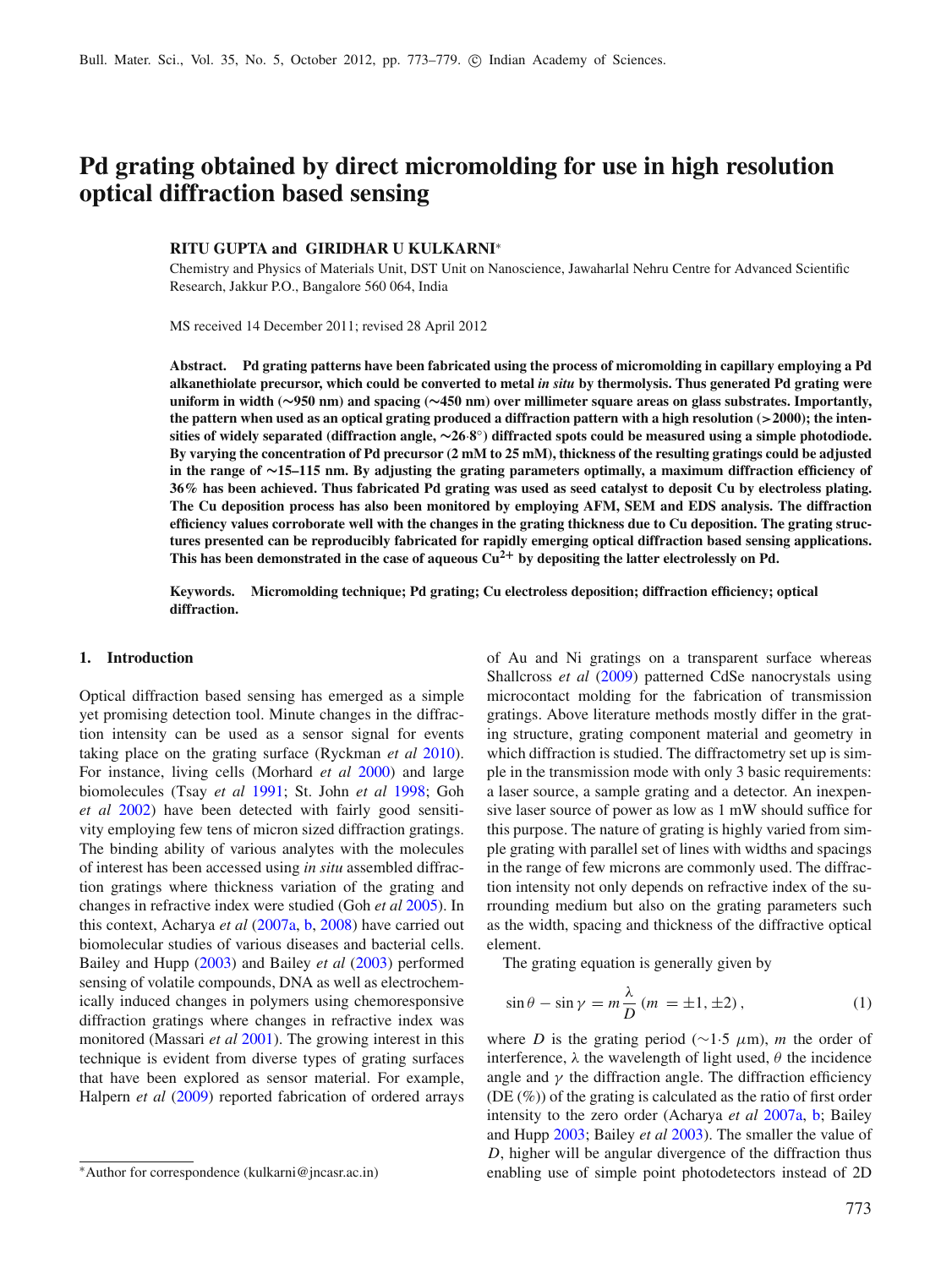CCD camera or any other expensive instrumentation. There has been an upsurge of activity in this direction to create high resolution gratings with grating element close to the wavelength of light employed (Chen *et al* 2010). Similarly, there is impetus to fabricate gratings with optimized grating parameters for achieving higher diffraction efficiencies and sensitivities and also for miniaturization of the sensor device (Sarov *et al* 2007). The sophistication in grating structures thus calls for advanced lithography fabrication tools. Photolithography is routinely employed to make grating patterns (Sendroiu and Corn 2008). Conventional soft lithographic methods such as µ-contact printing (Kane *et al* 1999), have been most commonly used to fabricate low cost diffraction gratings. Multiple beam interference (Konkola *et al* 2003) and electron beam lithography (Bhuvana and Kulkarni 2008) though have capability of patterning over large areas but are expensive techniques. The fabrication of optically transmitting diffraction grating is still challenging, major problems being high absorptivity and diffusivity along with poor adhesion of molecular inks to the transparent substrate (Aithal *et al* 2006; Inberg *et al* 2009). Transmission gratings made of free standing ZnO nanowires have been fabricated by Pan *et al* (2005) for applications as diffraction based beam splitters.

In this article, we report a simple way of fabricating a high resolution metal grating based on a direct micromolding in capillaries. Pd alkanethiolate is used as single precursor source for molding in the capillary channels of a PDMS mold. Thus created Pd grating has been demonstrated as an easy and low inexpensive optical sensing element for diffraction based detection. As an example, electroless deposition of Cu was carried out where the extent of deposition was estimated by measuring the DE of the modified grating. The utilization of grating produced by direct micromolding for this technique may find applications in electronic industry for variety of optoelectronics applications such as to monitor Cu deposition on Pd seed layer.

## **2. Experimental**

## 2.1 *Fabrication of mold for patterning*

The process of fabrication of Pd grating is illustrated in figure 1a. Elastomeric stamps were fabricated by replica molding of polydimethylsiloxane (PDMS) on a commercially available compact disk (Sony CD-R). PDMS was prepared by mixing Sylgard-184 elastomer and the curing agent (Dow Corning) in the ratio 10:1. The mixture was sonicated at room temperature to reduce air bubbles and then degassed under vacuum for 1 h. PDMS mixture was poured onto the master (CD) and then cured in an oven at  $60^{\circ}$ C for 6 h. PDMS stamps were cleaned using hexane and sonicated in ethanol to remove any uncured polymer. The resulting stamp hosted relief features of width  $500 \pm 5$  nm with intermediate channels of  $1000 \pm 5$  nm width.



**Figure 1. (a)** Schematic illustration of procedure used for fabricating Pd grating, **(b)** electroless deposition of Cu on Pd grating and **(c)** diffraction set up.

# 2.2 *Preparation of 'ink'-Pd hexadecylthiolate*

The precursor employed for patterning was Pd hexadecylthiolate,  $Pd(SC_{16}H_{33})_2$ , in toluene. The synthesis of precursor involves a single step procedure. Pd $(OAc)$ <sub>2</sub> (5·0 mmol) in 7 ml toluene was added to 5·0 mmol of hexadecylthiol in toluene (3 ml), and the resulting mixture was stirred vigorously overnight resulting in a yellow viscous colour solution which further deepened to orange-yellow. The obtained thiolate was washed with methanol followed by precipitation to remove excess thiol. The solid was redissolved to obtain a toluene solution of varied concentrations (2– 25 mM). Pd hexadecylthiolate was chosen as 'ink' for micromolding because it readily dissolves in organic solvents such as toluene and remains stable under ambient for longer time periods. Under the molding conditions at  $250^{\circ}$ C, the 'ink' undergoes thermolysis to give rise to Pd metal grating structures (Radha and Kulkarni 2009).

#### 2.3 *Patterning of Pd grating pattern*

The glass slide used was cut into small pieces of  $1 \times 1$  cm<sup>2</sup> and cleaned by sonicating in acetone and double-distilled water and dried under flowing argon. 30  $\mu$ L of the precursor solution (2–25 mM in toluene) was dropped at one edge of the PDMS stamp kept on the substrate to fill the channels spontaneously by capillary action as seen in figure 1a. The set up was gradually heated on a hot plate to reach 250 °C and was held for 30 min. Following cooling to room temperature, the stamp was removed leaving behind patterns on the substrate (figure 1a).

#### 2.4 *Electroless deposition of Cu on Pd grating*

The deposition of Cu was initiated in an autocatalytic manner on the patterned Pd surface. The copper plating bath used for electroless Cu deposition consisted of solution A (1·5 g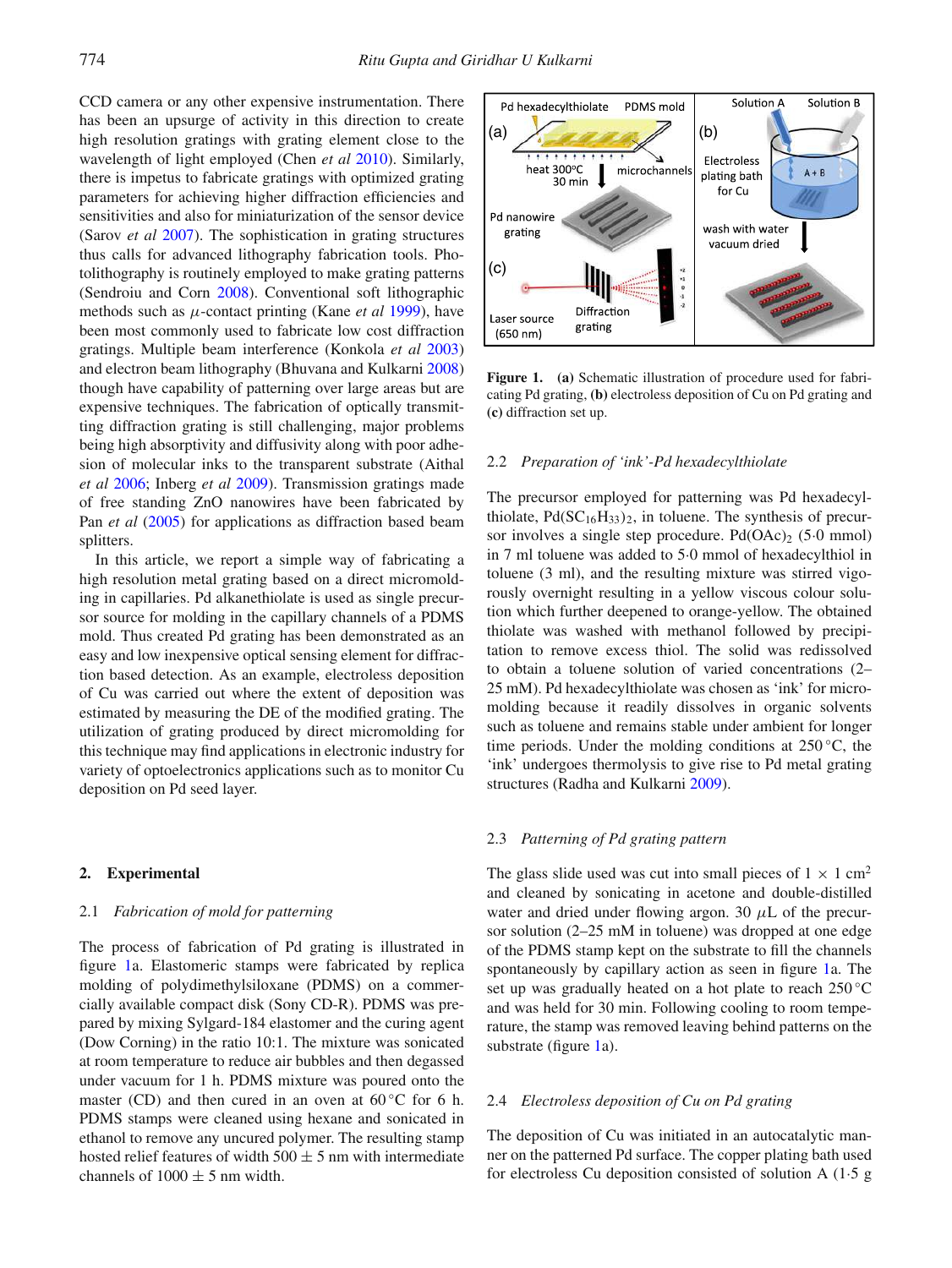of CuSO<sub>4</sub>, 7 g of KNaC<sub>4</sub>H<sub>4</sub>O<sub>6</sub> $4H_2O$  and 7 g of NaOH in 50 ml water) and solution B (37·2 wt% aqueous formaldehyde solution) (Hidber *et al* 1996). The two solutions were taken in 10:1 (v/v) ratio and mixed together just before electroless plating was performed as shown in figure 1b. Each substrate was taken out after a predetermined time interval and immersed in a water bath to arrest the reaction. The substrates were vacuum dried prior to diffraction experiments. The electroless bath was freshly prepared in each case to avoid influence of aging.

#### 2.5 *Optical diffraction studies*

A circular grating area slightly larger than the beam size (0·5 cm) was defined by scratching away rest of the patterned metal with a razor blade. The laser beam was aligned with respect to the designated circular area with the help of a monocular eyepiece. The diffraction experiments were performed using a simple optical set up as shown in figure 1c. The laser beam (650 nm, 3 mW) was directed normal to the grating surface and the transmitted light after diffraction was measured using a photodiode (Thorlabs, DET 200) connected to digital oscilloscope (Hewlett Packard-54600B, 100 MHz). The intensity of diffraction spots was measured from a fixed distance (3 cm) from the sample by placing the photodetector adjacent to screen position. In addition, diffraction images were photographed using a digital camera.

# 2.6 *Characterization of Pd and Pd/Cu grating*

AFM measurements were performed using Veeco di Innova SPM in the tapping mode. Standard Si cantilevers were used for normal topography imaging. The surface roughness was estimated from AFM images using offline software, Nanoscope v7·30. The patterned substrates were also examined under a Nova NanoSEM 600 instrument (FEI Co., The Netherlands). Energy-dispersive spectroscopy (EDS) analysis was performed with an EDAX Genesis instrument (Mahwah, NJ) attached to the SEM column.

#### **3. Results and discussion**

The periodic line pattern seen in AFM images in figure 2a is the Pd grating from micromolding of Pd hexadecylthiolate. The wires are continuous, nearly smooth and uniform over several hundred micron square areas (see figure S1). From figure 2a, we observe that the width of the wires is ∼450 nm and spacing, ∼1050 nm in close compliance with the PDMS stamp features. Line grating of different thicknesses could be obtained by micromolding with varying concentrations of the precursor solution viz. 2, 5, 10, 15, 20 and 25 mM, keeping other molding conditions constant (see  $\S$  2). The surface morphology of the obtained patterns is shown in supplementary figures  $S_2(a)$ –(f). The roughness of the grating structures was in the range of ∼15–25 nm.

The thickness of the grating was found to increase with increasing concentration of the precursor solution, from  $∼15$  nm with 2 mM solution to  $∼115$  nm with 25 mM. The variation is gradual and deviates slightly from being linear (figure 2b), thus giving us a good control. With the laser beam incident perpendicular to the plane of the grating lines (see figure 1c), optical diffraction patterns exhibiting well resolved diffraction spots were obtained in the transmission mode in each case. One such example is shown in the inset of figure 2b for grating of 35 nm thickness. The resolution depends upon the illuminated area of the grating, the grating width, the wavelength of light and the incident angle (Nakajima *et al* 1999). For the above gratings, with the laser beam ( $\lambda = 650$  nm) incident normally over a grating area of  $∼1$  mm radius, the resolution works out to be  $∼2000$ . Such high resolution owes much to the narrow grating spacing (450 nm), a value which is much smaller compared to micron wide conventional gratings. The diffraction angle obtained experimentally for the first order diffraction spot is ~26.8°



**Figure 2. (a)** AFM images of Pd gratings of thickness, 35 nm (top) and 90 nm (bottom) on glass substrates, along with thickness profiles and **(b)** variation in grating thickness and diffraction efficiency with precursor concentrations. Inset shows diffraction pattern from a grating with 35 nm thickness.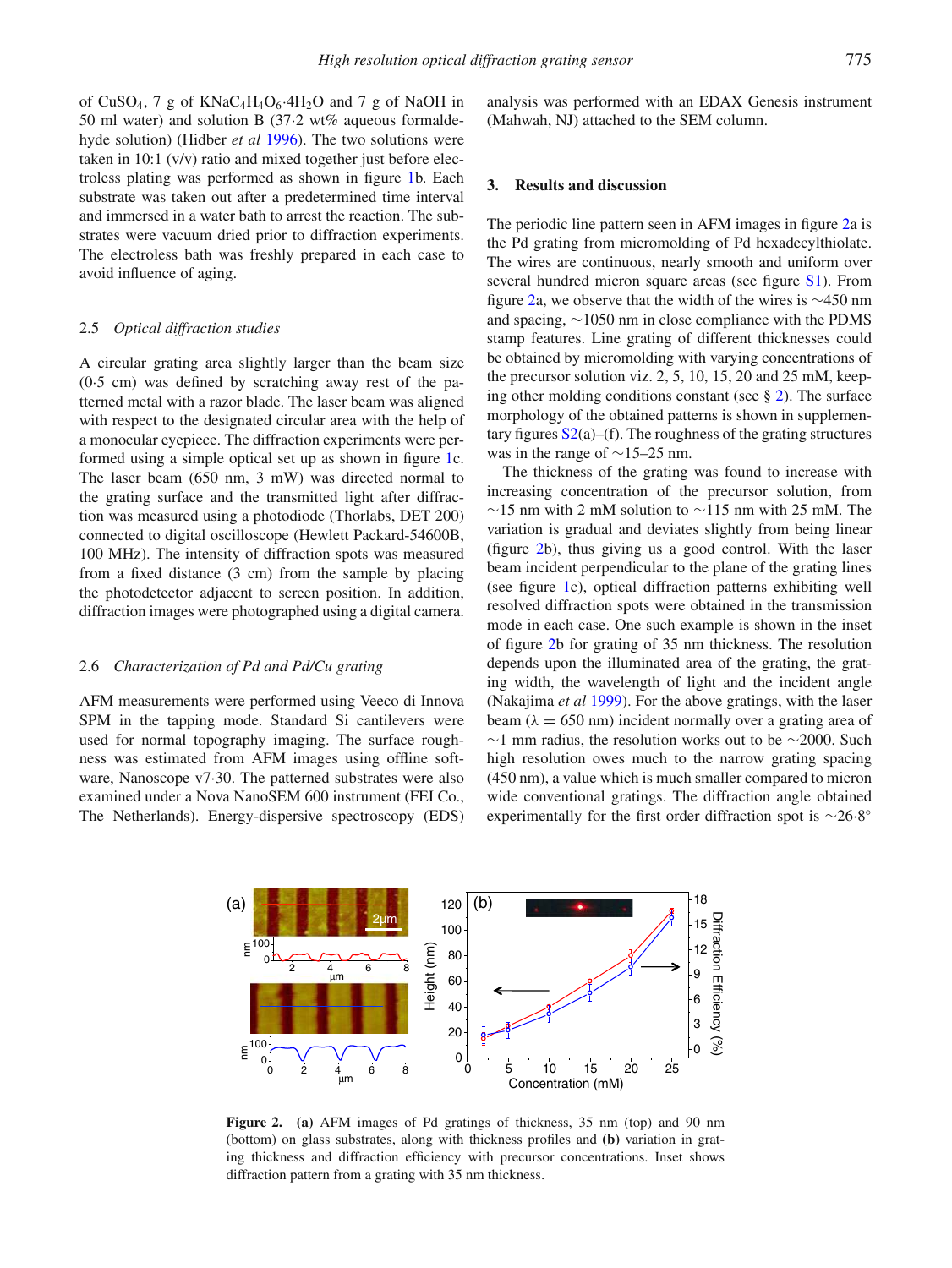which is slightly lower than the calculated angle  $(27.7^{\circ})$ . Interestingly, the diffraction efficiency values for the different grating structures shown in figure 2b, vary in accordance with the grating thickness. Pd grating with a thickness of 82 nm was chosen for further measurements since the diffraction spots are visibly intense and more easily measurable. The initial diffraction efficiency was found to be ∼11% for this grating.

Figure 3 depicts the plot of diffraction efficiency as a function of Cu deposition time. The values of  $I_1$  and  $I_0$  used in DE calculation were the average values from 7 different areas of the sample. As shown in insets of figure 3, the diffraction patterns consist of sharp spots, the intensity diminishing at higher deposition times. Accordingly, the diffraction efficiency is seen to increase up to 120 s and falls off sharply thereafter, to reach near zero at 210 s.

The associated changes in the grating structure were examined using SEM and EDS. From the SEM image shown in figure 4c, Cu deposits on the Pd grating stripes can be clearly seen (compared with pristine grating in figure 4a). Interestingly, growth of Cu on Pd takes place only at the regions wherever Pd is present and this way, non-specific deposition is prevented. Based on Cu K EDS signal (figure 4d) from 3 different areas, the atom percentage values were calculated. The amount of deposition is less in the beginning, which increases sharply after 120 s of dipping in electroless bath (figure 4e). As shown in the scheme in the inset, the latter situation may correspond to Cu deposits around the Pd grating thickness.

The grating structures were further characterized using AFM (figure 5). In the initial stages (60 s, figure 5a), Cu deposits are seen nearly uniform over Pd grating surface. With increased time intervals, the topography became quite rough with Cu features projecting out from the surface (figures 5b and c). The average surface roughness



**Figure 3.** Variation in diffraction efficiency (DE%) with plating time for Cu deposition. Some diffraction patterns are shown alongside.



**Figure 4.** SEM micrographs (left) and corresponding Cu K EDS maps (right) before (**a** and **b**) and after dipping in Cu plating solution for 90 s (**c** and **d**) and (**e**) atom percentage of Cu deposited over Pd with plating time.

determined from several  $10 \times 10 \mu$ m areas, increased from  $14.5 \pm 2.9$  nm to  $60.3 \pm 3.4$  nm after 120 s of Cu deposition. Correspondingly, the diffraction pattern became increasingly diffused (see figure 3, inset). Beyond 180 s however, there was a dramatic increase in grating surface roughness making further AFM characterization difficult (figure 5d). At this stage, there was no visible diffraction pattern (see figure 3, inset). The thickness of grating increased from 78 to 90 nm after 60 s, as Cu deposition was initiated, while the increase was much rapid at higher deposition time intervals (figure 5e). The reduction and deposition of Cu comes down after saturation point (180 s). Clearly, Cu deposition on Pd should be more efficient than Cu on Cu. What is noteworthy is that the deposition already covers the active range (few nms to hundred nms) for most deposition processes.

The error values have been estimated from standard deviations in the thickness and width values from different areas of the samples. The Cu deposition had relatively small effect on the grating width (figure 5f).

The thickness of grating as measured from AFM can be directly correlated to the amount of Cu deposited as can be seen in figure 6. It is observed that the thickness of grating increases proportionally with increasing amount of Cu deposition up to 180 s (∼50%). The intensity of light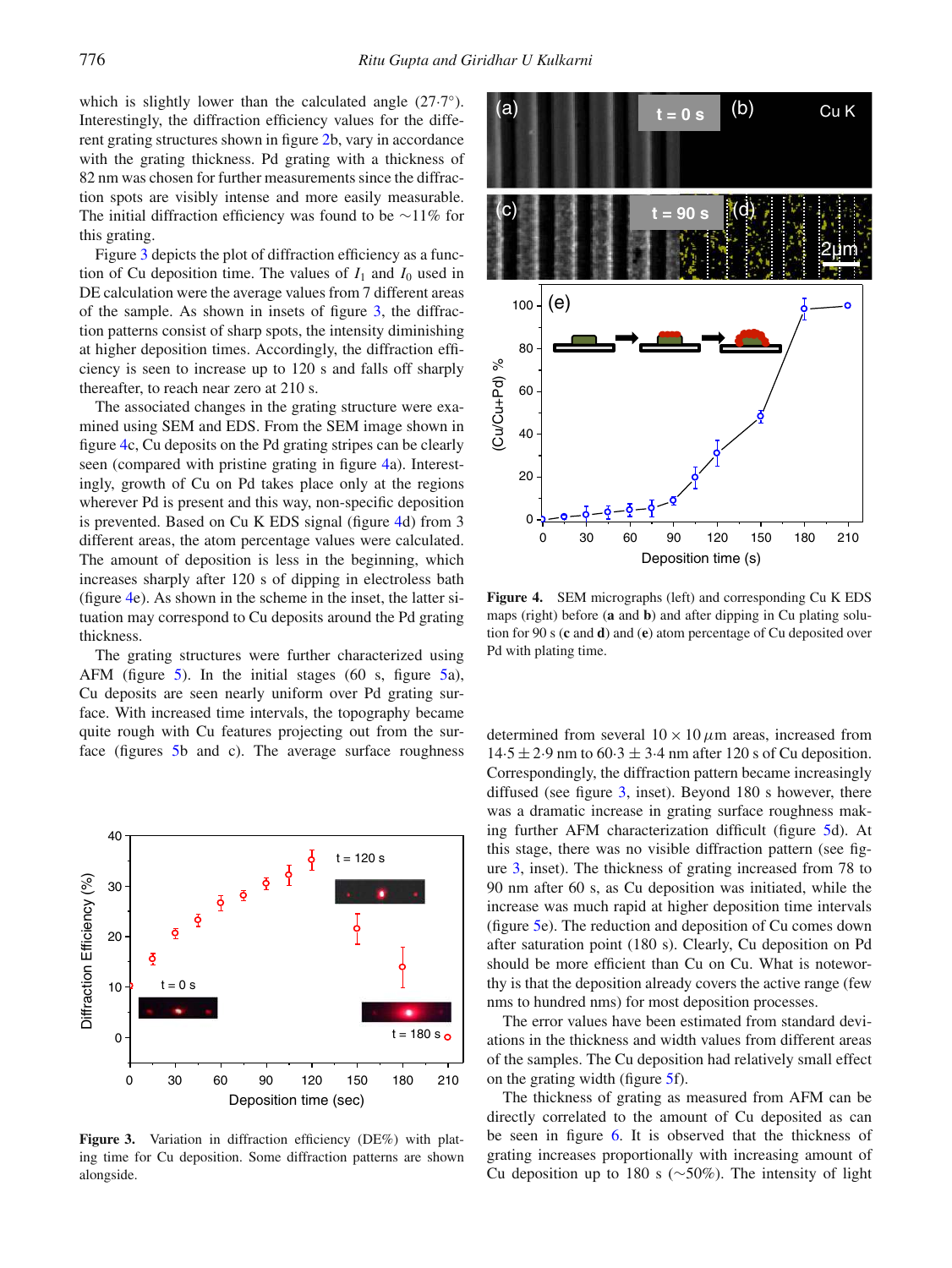

**Figure 5. (a)–(d)** AFM images of Pd gratings after dipping in Cu plating solution for varying time intervals of **(a)** 60 s, **(b)** 90 s, **(c)** 120 s and **(d)** 180 s. Variations in **(e)** thickness and **(f)** width of grating with Cu deposition time.



**Figure 6.** Variation in grating thickness with atom percentage of Cu deposited on Pd grating.

diffracted from gratings is influenced by the thickness of grating which in turn depends on the amount of Cu deposition. The changes in DE are quite sharp at lower amounts of Cu deposition as seen from figure 7a, which illustrates the sensitivity of this technique employed. *DE* saturates after 30% of Cu where Pd gets fully covered with Cu and Pd surface is no longer available for deposition. For Cu deposition above 30%, the DE starts decreasing as the grating structure starts diminishing with excessive growth of Cu between the gaps. Interestingly, it was found that for 8 nm increase in thickness following Cu deposition, the diffraction efficiency increased by 16·4% from the initial value of 10·2% (with no Cu) (figure 7b). This value is close to the results in the literature where the change in thickness by ∼5 nm due to the CdSe nanocrystals increased the diffraction efficiency by 10–15% (Shallcross *et al* 2009).

The above study effectively makes use of the grating action of a CD (Meenakshi *et al* 2007) but in the form of a Pd grating pattern. Its high resolution enables the use of a simple LED source and photodetector as components of the monitoring device with the illuminated grating area being ∼1 mm. This may be contrasted to optical diffraction based monitoring devices using conventional gratings with spacings of few tens of microns where the use of a high resolution detector becomes mandatory as the diffraction angles are considerably smaller. Besides, much larger grating areas are required. With the grating presented in this study, it should be possible to fabricate a diffraction chip with each bit extending over say, 100 microns, yet with little compromise on resolution.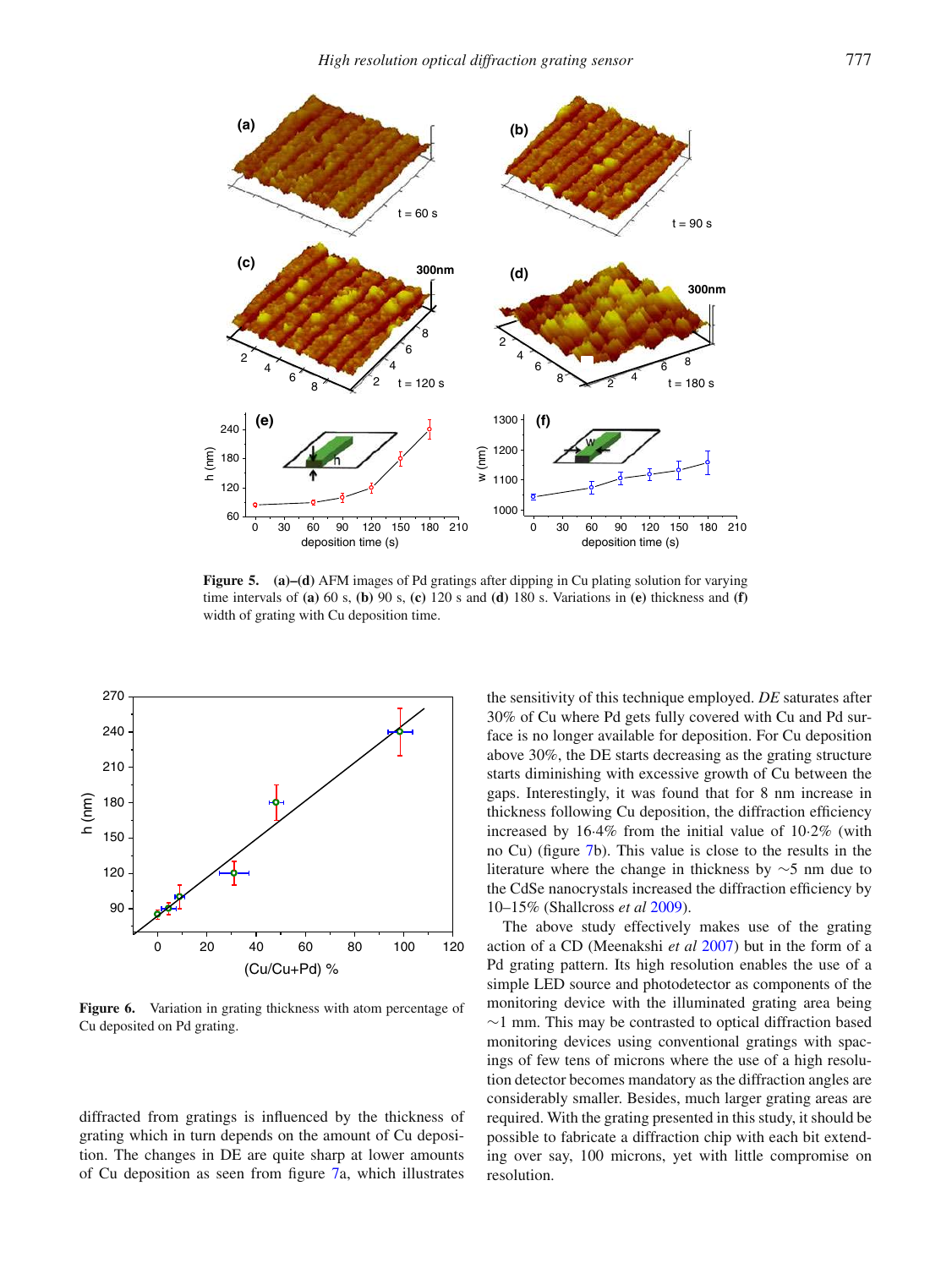

**Figure 7.** Variation in diffraction efficiency (DE) calculated from measured intensities of diffraction spots with (**a**) atom percentage of Cu on Pd grating and (**b**) increasing thickness of grating.

#### **4. Conclusions**

In this study, we have produced Pd diffraction grating structures using a direct micromolding method, employing a PDMS stamp derived from CD as the mold. Pd gratings were obtained on glass substrates by injecting Pd alkylthiolate solution through the mold and metallizing the precursor by subjecting to thermolysis. The obtained structures were essentially replica of the CD track patterns, whose thickness could be adjusted by varying the concentration of thiolate solution. The obtained Pd grating structures were used as optical diffraction devices performing at a high resolution,  $\sim$ 2000 with a diode laser ( $\lambda = 650$  nm) as the light source. A simple photodiode served as detector in the transmission mode. Using thin Pd grating stripes as seed layer, the electroless Cu uptake was monitored based on the diffraction efficiency and the results were corroborated with EDS and AFM data. The diffraction grating showed a 16% increase in the diffraction efficiency for a 8 nm increment in the grating thickness due to Cu. Thus, the change in grating thickness could be monitored sensitively based on the diffraction measurements. This characterization tool is particularly useful while studying adlayers in the thickness range of few tens of nanometers. Such devices may find applications in circuit fabrication by plating such as ULSI processes, where Cu deposition on Pd seed catalyst is routinely employed as it will cut down the instrumentation cost, manual time and enable fast production (Ma *et al* 2009). Future studies will focus on fabrication of diffraction based chips with few tens of lines defining a grating bit.

## **Acknowledgements**

The authors thank Professor C N R Rao, FRS, for his encouragement. Support from the Department of Science and Technology, Government of India, is gratefully acknowledged. The authors thank Veeco India Nanotechnology Laboratory, JNCASR, for providing AFM facility. (RG) thanks Deepyanti Taneja for initial assistance in organizing the diffraction set up.

# **Supplementary material**

Supplementary material pertaining to this article is available on the Bulletin of Materials Science website (www.ias.ac.in/ matersci).

# **References**

- Acharya G, Chang C L, Doorneweerd D D, Vlashi E, Henne W A, Hartmann L C, Low P S and Savran C A 2007a *J. Am. Chem. Soc*. **129** 15824
- Acharya G, Doorneweerd D D, Chang C L, Henne W A, Low P S and Savran C A 2007b *J. Am. Chem. Soc*. **129** 732
- Acharya G, Chang C L, Holland D P, Thompson D H and Savran C A 2008 *Angew. Chem. Int. Ed*. **47** 1051
- Aithal R K, Yenamandra S, Gunasekaran R A, Coane P and Varahramyan K 2006 *Mater. Chem. Phys*. **98** 95
- Bailey R C and Hupp J T 2003 *Anal. Chem*. **75** 2392
- Bailey R C, Nam J M, Mirkin C A and Hupp J T 2003 *J. Am. Chem. Soc*. **125** 13541
- Bhuvana T and Kulkarni G U 2008 *ACS Nano* **2** 457
- Chen Y, Kung, S C, Taggart D K, Halpern A R, Penner R M and Corn M R 2010 *Anal. Chem*. **82** 3365
- Goh J B, Loo R W, McAloney R A and Goh M C 2002 *Anal. Bioanal. Chem*. **374** 54
- Goh J B, Loo R W and Goh M C 2005 *Sens. Actuators* **B106** 243
- Halpern A R, Nishi N, Wen J, Yang F, Xiang C, Penner R M and Corn R M 2009 *Anal. Chem*. **81** 5585
- Hidber P C, Helbig W, Kim E and Whitesides G M 1996 *Langmuir* **12** 1375
- Inberg A, Glickman E, Asher T, Fishelson N and Shacham Y 2009 *Surf. Coat. Technol*. **204** 520